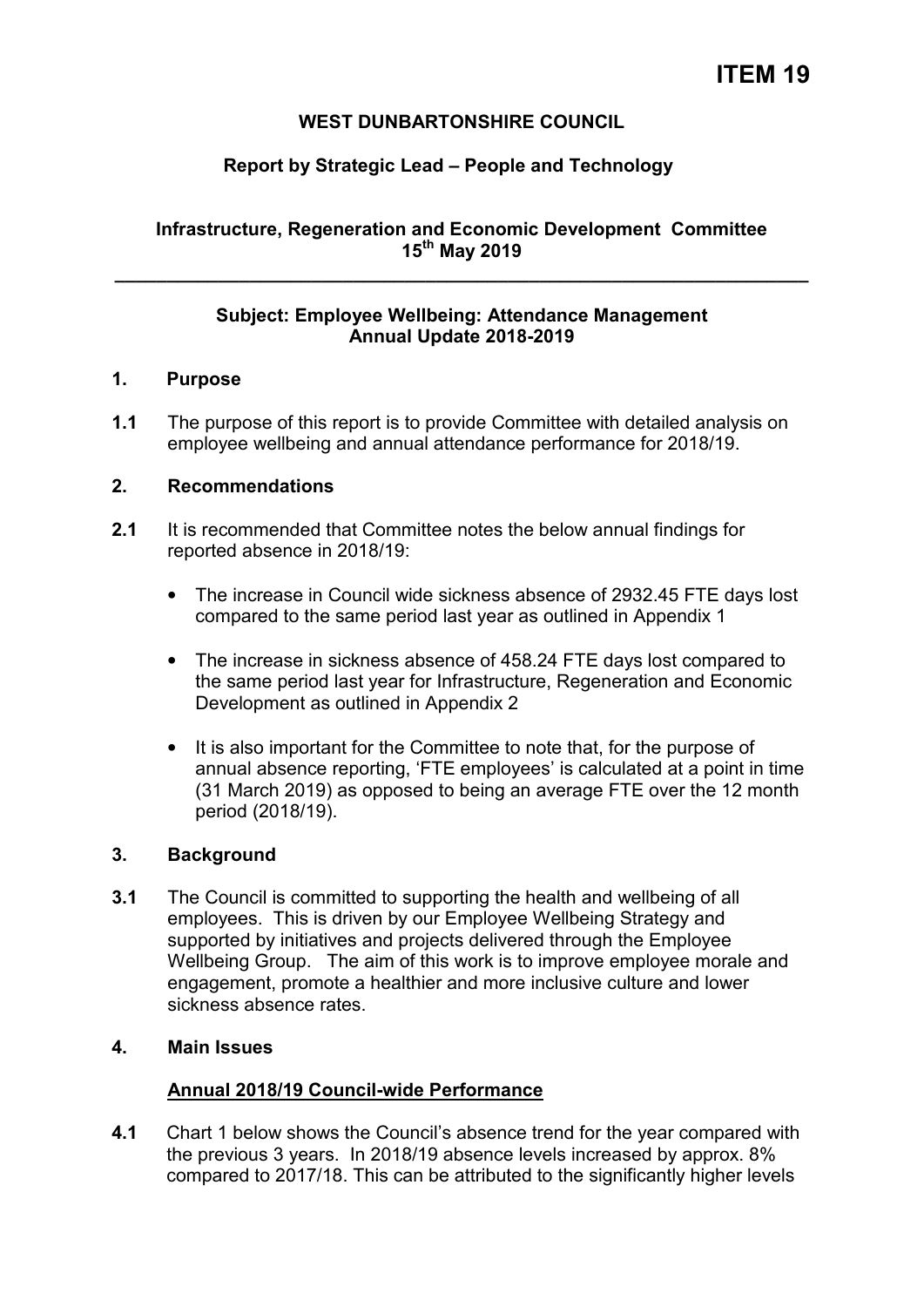of absence due to minor illness reported during November/December 2018. With the exception of November and December 2018, the absence trend in 2018/19 has largely followed the same pattern as previous years with peaks in May followed by a reduction in absence levels in June and July and a gradual increase through the autumn and winter months.



**4.1.2** Table 1 (below) shows absence levels, by Strategic Lead Area, over the course of 2018/19, alongside corresponding year-end figures and associated year-end figures for 2017/2018 to allow comparison. The month on month reporting detailed in this table has not been updated to reflect retrospective updates/corrections to data collated on a monthly basis during the year. Please note that the year-end Annual FTE days lost per FTE employee which is reported for each Strategic Lead Area is based on where employees were located as at 31 March 2019.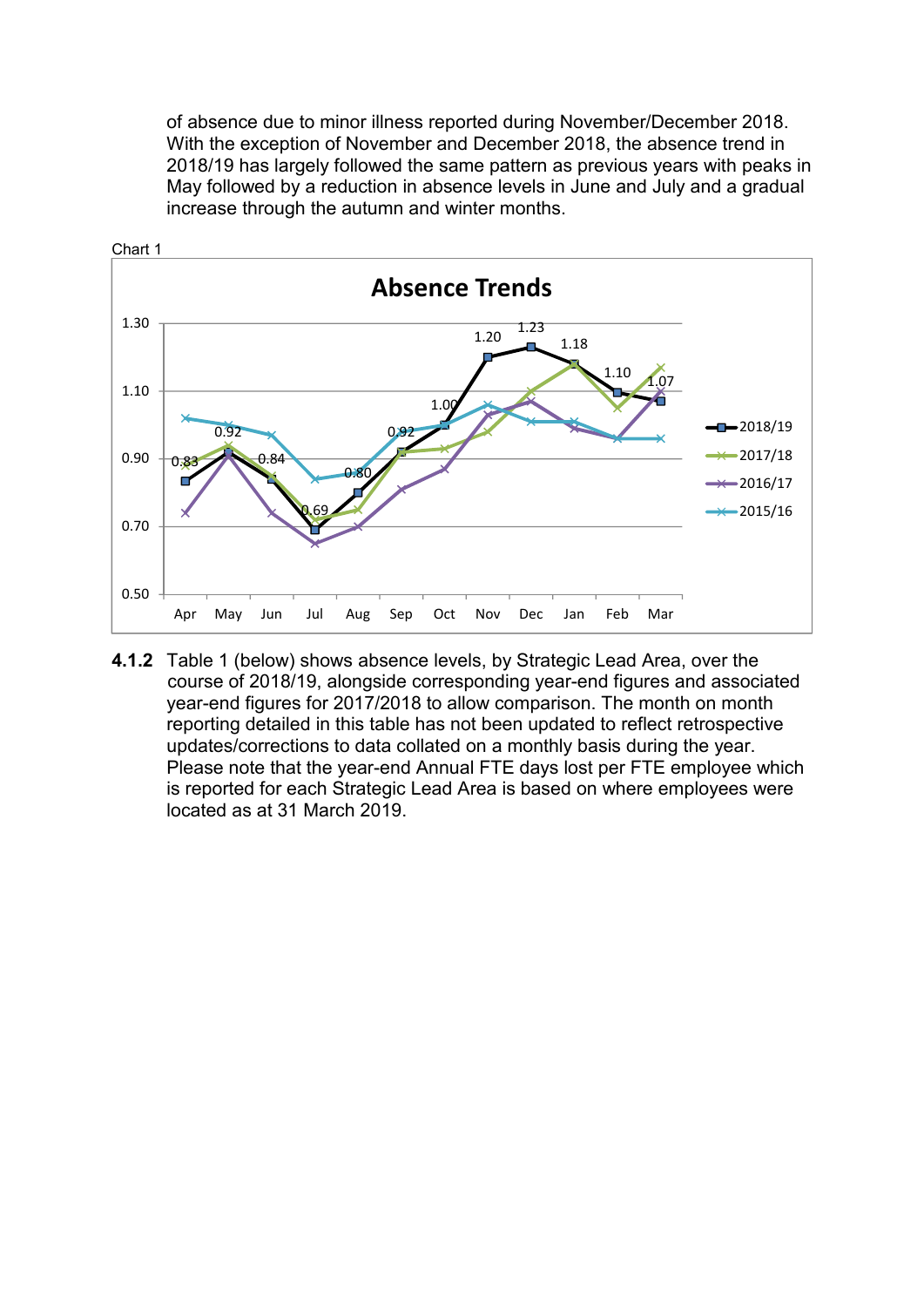# **2018/19 – Actual FTE days lost per FTE employee**

| <b>Service</b>                                                                                  | Apr'18 | <b>May'18</b> | <b>Jun'18</b> | <b>Jul'18</b> | Aug'18 | Sept'18 | <b>Oct'18</b> | <b>Nov'18</b> | <b>Dec'18</b> | <b>Jan'19</b> | Feb'19 | <b>Mar '19</b> | 2018/19<br><b>Total</b> | 2017/18<br><b>Total</b> |
|-------------------------------------------------------------------------------------------------|--------|---------------|---------------|---------------|--------|---------|---------------|---------------|---------------|---------------|--------|----------------|-------------------------|-------------------------|
| <b>Strategic Management</b>                                                                     | 0.00   | 0.00          | 0.00          | 0.00          | 0.00   | 0.00    | 0.00          | 0.00          | 0.00          | 1.58          | 1.43   | 1.58           | 4.59                    | 0.00                    |
| Child Healthcare &<br><b>Criminal Justice</b>                                                   | 1.39   | 1.18          | 1.63          | 1.08          | 1.21   | 1.37    | 1.36          | 1.76          | 1.89          | 1.56          | 1.07   | 1.15           | 16.66                   | 15.22                   |
| Community Health &<br>Care                                                                      | 1.42   | 1.66          | 1.57          | 1.60          | 1.82   | 1.66    | 1.83          | 1.79          | 1.97          | 2.14          | 1.97   | 1.99           | 21.41                   | 18.68                   |
| <b>Finance and Resources</b>                                                                    | 0.00   | 0.00          | 0.00          | 0.00          | 0.00   | 0.00    | 0.00          | 0.00          | 0.00          | 0.00          | 0.00   | 0.00           | 0.00                    | 0.00                    |
| Mental Health, Addiction<br>& Learning Disabilities                                             | 1.02   | 1.10          | 1.42          | 1.44          | 0.99   | 1.37    | 1.04          | 1.45          | 1.23          | 0.94          | 0.88   | 1.40           | 14.28                   | 16.14                   |
| Strategy, Planning &<br>Health Improvement                                                      | 0.51   | 0.39          | 0.28          | 0.58          | 0.37   | 0.08    | 0.85          | 0.75          | 0.09          | 0.48          | 0.50   | 2.28           | 7.15                    | 2.54                    |
| <b>Health &amp; Social Care</b><br><b>Partnership</b>                                           | 1.34   | 1.46          | 1.53          | 1.46          | 1.56   | 1.52    | 1.61          | 1.71          | 1.82          | $1.83$        | 1.61   | 1.74           | 19.19                   | 17.26                   |
| Environment &<br>Neighbourhood                                                                  | 1.07   | 0.95          | 0.77          | 0.68          | 0.83   | 0.88    | 1.06          | 1.18          | 1.11          | 0.97          | 1.00   | 0.90           | 11.39                   | 11.76                   |
| Housing & Employability                                                                         | 0.81   | 0.78          | 0.67          | 0.52          | 0.61   | 0.73    | 0.94          | 0.94          | 1.18          | 1.47          | 1.16   | 0.87           | 10.69                   | 10.04                   |
| Regeneration                                                                                    | 0.94   | 0.91          | 0.89          | 0.97          | 1.05   | 0.96    | 0.95          | 1.17          | 1.43          | 1.29          | 1.47   | 1.15           | 13.17                   | 10.23                   |
| Regeneration,<br><b>Environment &amp; Growth</b>                                                | 0.98   | 0.90          | 0.79          | 0.74          | 0.86   | 0.88    | 1.00          | 1.13          | 1.23          | 1.17          | 1.18   | 0.97           | 11.82                   | 10.94                   |
| Communications.<br><b>Culture &amp; Communities</b>                                             | 0.57   | 0.64          | 0.60          | 0.46          | 0.79   | 1.16    | 0.51          | 0.69          | 1.01          | 0.75          | 0.66   | 1.01           | 8.84                    | 5.29                    |
| <b>Education Learning &amp;</b><br>Attainment (Support<br>Staff)                                | 0.60   | 0.85          | 0.56          | 0.20          | 0.49   | 0.88    | 0.88          | 1.37          | 1.24          | 1.02          | 1.00   | 1.03           | 10.13                   | 9.65                    |
| People & Technology                                                                             | 0.23   | 0.16          | 0.03          | 0.14          | 0.38   | 0.52    | 0.30          | 0.64          | 0.28          | 0.31          | 0.01   | 0.20           | 3.21                    | 5.16                    |
| Regulatory                                                                                      | 0.24   | 0.79          | 0.49          | 0.36          | 0.23   | 0.27    | 0.11          | 0.08          | 0.13          | 0.37          | 0.37   | 0.25           | 3.69                    | 3.75                    |
| Resources                                                                                       | 0.54   | 0.47          | 0.61          | 0.70          | 0.65   | 0.86    | 1.11          | 1.02          | 1.07          | 1.09          | 1.09   | 1.05           | 10.26                   | 7.66                    |
| <b>Transformation &amp;</b><br><b>Public Service Reform</b><br>(excl. Teachers)<br><b>TOTAL</b> | 0.53   | 0.69          | 0.53          | 0.34          | 0.53   | 0.83    | 0.79          | 1.08          | 1.03          | 0.91          | 0.87   | 0.92           | 9.06                    | 7.90                    |
| Education Learning &<br>Attainment (Teachers)                                                   | 0.40   | 0.60          | 0.45          | 0.16          | 0.15   | 0.40    | 0.51          | 0.84          | 0.78          | 0.77          | 0.66   | 0.58           | 6.29                    | 11.83                   |
| <b>Transformation &amp;</b><br><b>Public Service Reform</b><br>(Incl. Teachers) TOTAL           | 0.48   | 0.65          | 0.50          | 0.27          | 0.38   | 0.66    | 0.68          | 0.98          | 0.93          | 0.85          | 0.78   | 0.78           | 7.94                    | 5.70                    |
| <b>COUNCIL-WIDE</b><br><b>TOTAL</b>                                                             | 0.83   | 0.92          | 0.84          | 0.69          | 0.80   | 0.93    | 1.00          | 1.20          | 1.23          | $1.18$        | 1.10   | 1.07           | 11.78                   | 10.67                   |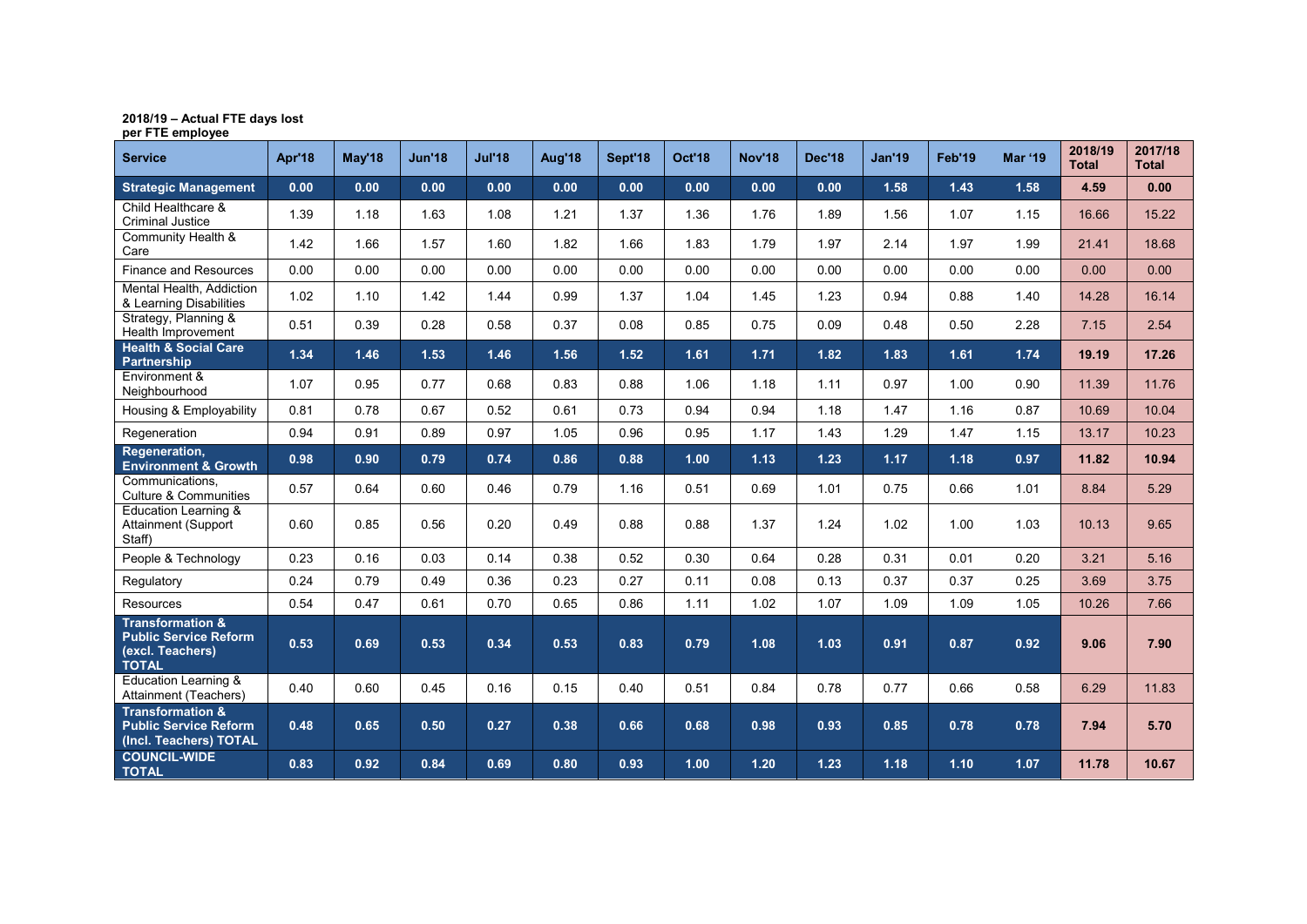# **Housing & Employability Performance (Annual 2018/2019)**

- **4.1** In 2018/19, 12188.14 days were lost due to sickness absence across Infrastructure Regeneration and Economic Development. This represents an increase of 458.24 FTE days (3.8%) lost compared to 2017/18. It should be noted that the number of FTE days lost within Environment and Neighbourhood reduced by 914.54 in comparison to 2017/18 but unfortunately Regeneration recorded a significant increase particularly within Building Services who did not sustain the improvement reported in the previous year.
- **4.1.2** Table 2 shows the annual results and compares these to the same period last year, as well as stating the absence level for the service's best performance in recent years. Additionally, the table shows the CIPD (Chartered Institute of Personnel and Development) benchmark for public sector absence. Absence for Housing and Employability was below the Council average of 11.52 FTE days lost per FTE employees however it was significantly higher than both the best year of performance in 2016/2017 and the CIPD benchmark.

| <b>Strategic Lead</b><br><b>Area</b> | <b>Annual</b><br>2017/18 | <b>Annual</b><br>2018/19 | Year on<br>Year $+/-$ | <b>Best Annual</b><br><b>Performance</b> | <b>Public</b><br><b>Sector</b><br><b>Benchmark</b><br>2018/19* |
|--------------------------------------|--------------------------|--------------------------|-----------------------|------------------------------------------|----------------------------------------------------------------|
| <b>Council Wide</b>                  | 10.67                    | 11.52                    | 7.97%                 | 8.86 (2016/17)                           |                                                                |
| <b>Environment &amp;</b>             | 11.76                    | 10.38                    | $-11.78%$             |                                          | 8.4                                                            |
| Neighbourhood                        |                          |                          |                       | 10.38 (2018/19)                          |                                                                |
| Regeneration                         | 10.23                    | 13.72                    | $+25.44%$             |                                          |                                                                |
|                                      |                          |                          |                       | 10.23 (2017/18)                          |                                                                |

Table 2 – Council / Strategic Lead Targets (Average days lost per FTE employee)

\*Source 2019 CIPD Health and Wellbeing at Work report

- **4.1.3** This increase in sickness absence can be attributed to higher levels of absence reported during November 2018 to March 2019 as shown in Table 1 above.
- **4.2** Absence Reasons Service Performance
- **4.2.1** Appendix 1 provides a detailed breakdown of the reasons for absence Council Wide.
- **4.2.2** Table 3 below shows the top 3 reasons for absence in 2018/19 for the area covered by this report and compares these to the Council Wide results for the same period.

| Table 3 - Reasons analysis - Service performances |
|---------------------------------------------------|
|---------------------------------------------------|

|                     | <b>Reason</b>           | $\%$  | <b>Reason</b>                  | $\%$  | <b>Reason</b>                     | $\%$  |
|---------------------|-------------------------|-------|--------------------------------|-------|-----------------------------------|-------|
| <b>Council Wide</b> | Minor<br><b>Illness</b> | 21.89 | <b>Acute</b><br><b>Medical</b> | 17.79 | <b>Musculo</b><br><b>Skeletal</b> | 15.51 |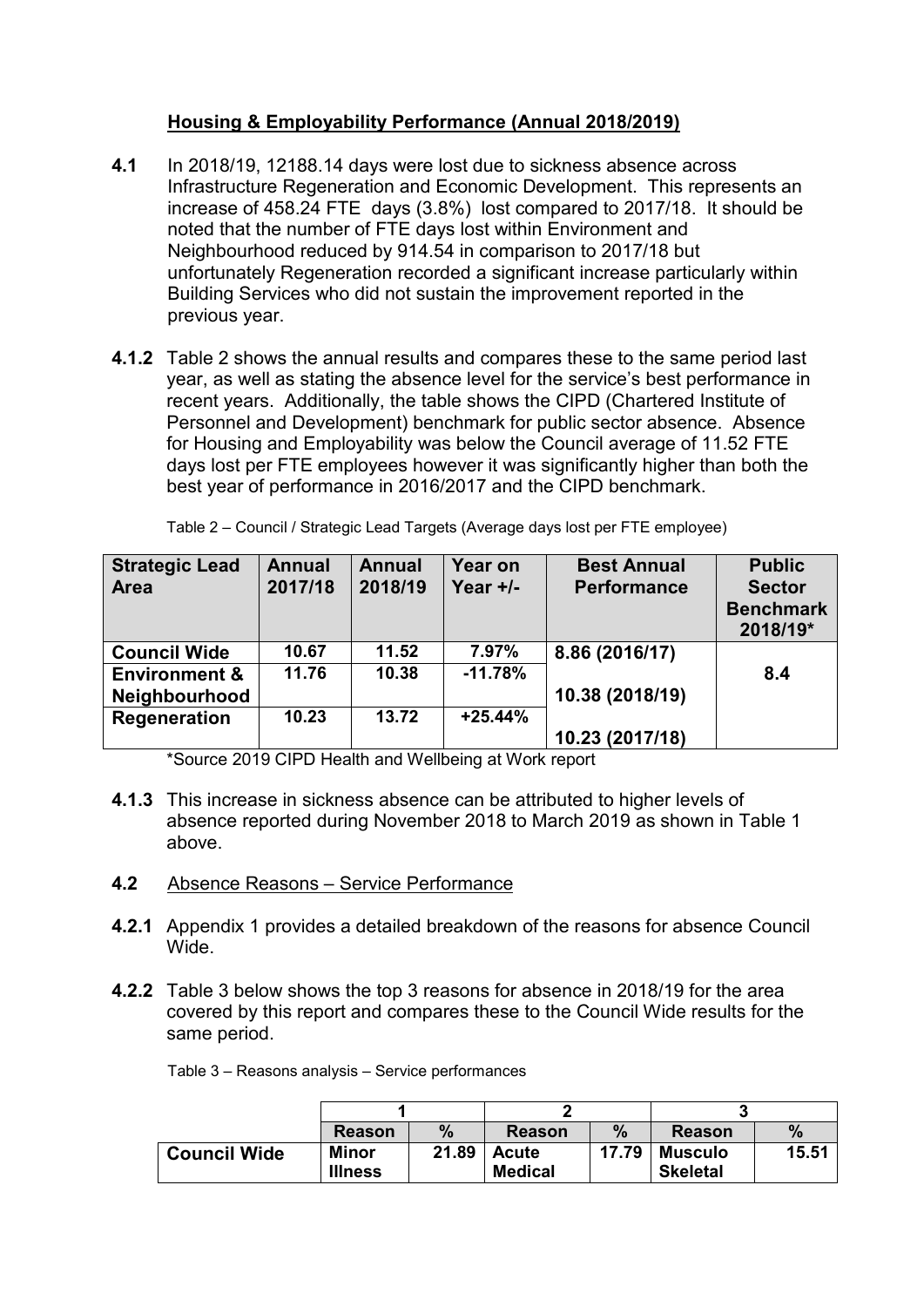|                                                  |                         |       | <b>Conditions</b> |       | <b>Injuries</b>                                    |       |
|--------------------------------------------------|-------------------------|-------|-------------------|-------|----------------------------------------------------|-------|
| <b>Environment &amp;</b><br><b>Neighbourhood</b> | Minor<br><b>Illness</b> | 24.5  | <b>MSK</b>        | 21.6  | <b>Acute</b><br><b>Medical</b><br><b>Condition</b> | 15.98 |
| Regeneration                                     | Minor<br><b>Illness</b> | 22.65 | <b>MSK</b>        | 23.29 | <b>Personal</b><br><b>Stress</b>                   | 16.37 |

- **4.2.3** The top 3 reasons for absence in Environment and Neighbourhood mirror the Council wide reasons for absence although there is a higher incidence of minor illness and MSK conditions in Environment and Neighbourhood than there is Council wide. However, within Regeneration similar to 21017/18 Personal Stress is one of the top three reasons for absence albeit there has been some improvement year on year. For this reason, managers within this area will be included in the pilot for Head Torch training and will be focusing on improving mental health in the workplace and be promoting the support which is available to employees.
- **4.2.4** To support employees, managers are encouraged to make early referrals to Physiotherapy in order to enable staff experiencing MSK problems to access support in a timely manner.

Absence Duration – Service Performance

**4.3** Table 4 shows the duration profile for both Environment and Neighbourhood and Regeneration and compares to the overall Council-wide duration profile. Long term absence accounted for approximately 73.21% of Council-wide absence for 2018/19, which is a small increase compared to the same period in the previous year. Short term absence in both Environment and Neighbourhood and Regeneration is lower than that of the Council overall and long term absence has remained consistently high over the past few years with no significant increase or reduction in either.

|                                           | <b>Annual 2017/18</b>       |                     | <b>Annual 2018/19</b>       |                     |  |
|-------------------------------------------|-----------------------------|---------------------|-----------------------------|---------------------|--|
|                                           | <b>Short</b><br><b>Term</b> | Long<br><b>Term</b> | <b>Short</b><br><b>Term</b> | Long<br><b>Term</b> |  |
| <b>Council Wide</b>                       | 28.74%                      | 71.26%              | 26.79%                      | 73.21%              |  |
| <b>Environment &amp;</b><br>Neighbourhood | 10.89%                      |                     | 89.11% 11.64%               | 88.36%              |  |
| Regeneration                              | 14.9%                       | 85.1%               | 11.47%                      | 88.53%              |  |

Table 4 – Duration analysis – Service performances

Employee Wellbeing Group

**4.4** The Employee Wellbeing Group continues to make progress through wellbeing initiatives, employee support mechanisms and joint working with trade unions and local partners to identify and address areas for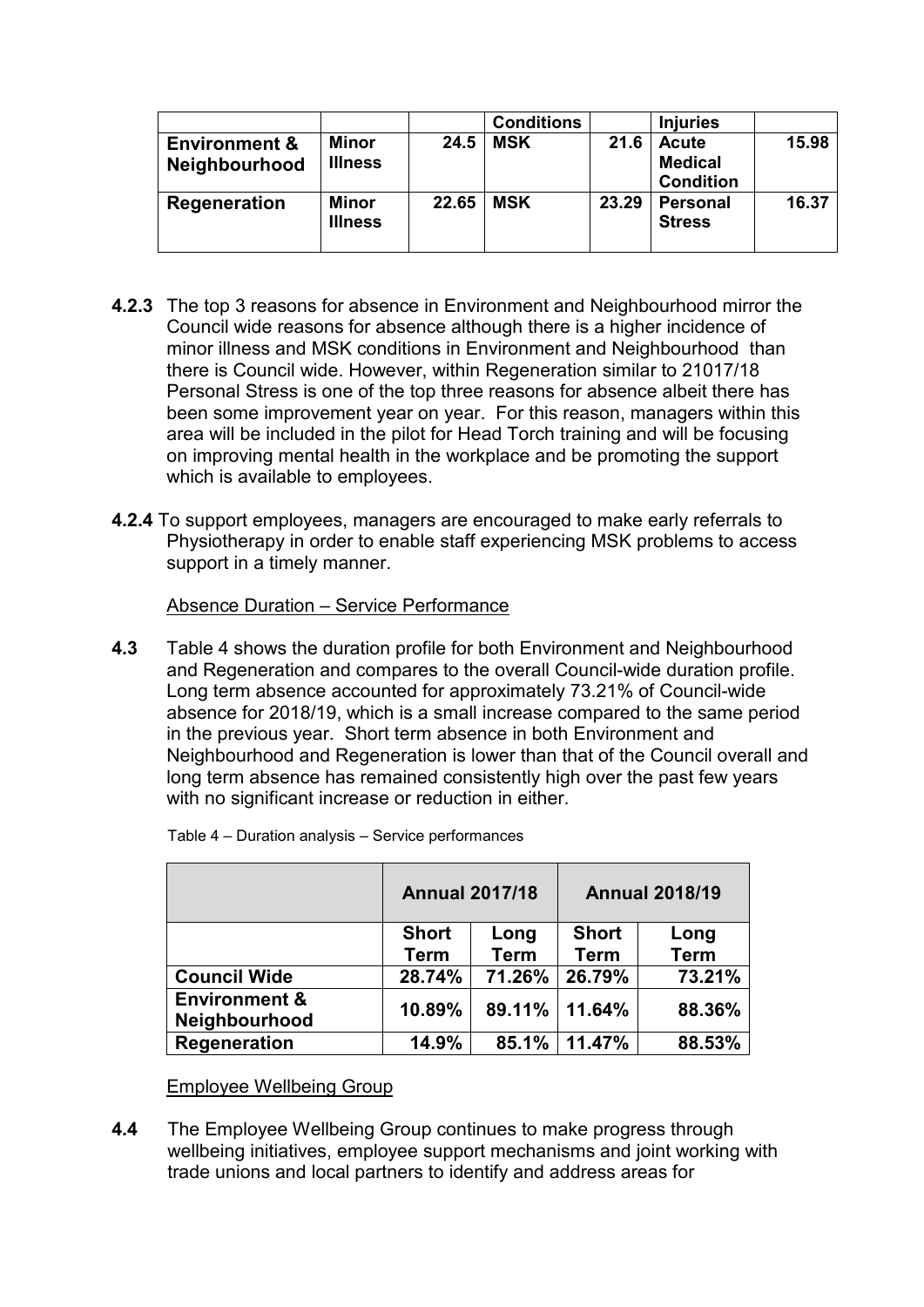improvement. Updates on progress are reported to the Change Board on a monthly basis. A summary of some of the actions which have been completed since the last report to this Committee in November 2018, or which are currently being progressed, include the following:

- Various promotions including alcohol awareness, mental health, national no smoking day, discounted leisure membership
- The new Disability Passport guidance was launched and is now available on the intranet. This guidance will complement the existing policies and supports that are already in place and it is intended to help managers feel more confident in supporting employees with disabilities throughout the employment cycle.
- A review of the attendance management policy has been undertaken; focus groups have been held with management and Trades Union representatives and the updated policy is now being finalised.
- The 12 month pilot Headtorch Programme continues; senior leadership and HR & OD have completed the training which is now being piloted in two further areas during the summer period. Additionally a session will also be delivered to Trades Union colleagues in April. A full evaluation of the programme will be completed following this pilot.
- A joint communication was developed with the Trades Unions which promotes the wide range of supports that are currently available; this was shared with Trades Union colleagues and managers. Trades Union colleagues have also been asked to share this with their members.
- An event was held in Church St to promote Time to Talk day. The Chaplaincy attended and were on hand to speak to employees who wished to access their service. The event encouraged people to take a break and talk about their mental health with colleagues and friends to help break the stigma. A presentation was also ran on the Atrium screen in Church St promoting the support services and employee benefits available to all staff throughout the day.
- As part of the above event, the Council's partnership with Access to Work's Mental Health service was also launched. This service is designed to complement existing support services and enables employees and their family members to access support for up to 9 months via a dedicated worker who will support them to develop a care plan and provide dedicated mental health support. Further information is available on the Employee Wellbeing Intranet pages which have been updated to reflect this new service.
- An exercise to review the platform used to host the Employee Wellbeing Intranet pages has also started and as part of this an alternative platform for these pages is being considered. Moodle, which is the new platform for I-Learn, is being considered as this would allow for online resources to be more accessible to those who have a mobile devise either as part of their role or at home. As such the details of all supports available to staff would be opened up to a wider audience.
- A review of the Carer's group is also being undertaken as part of the EWG remit and based on feedback from those who attend and the Carer's Network, this support service will become a signposting service to enable employees to access more specialist support as required. The EWG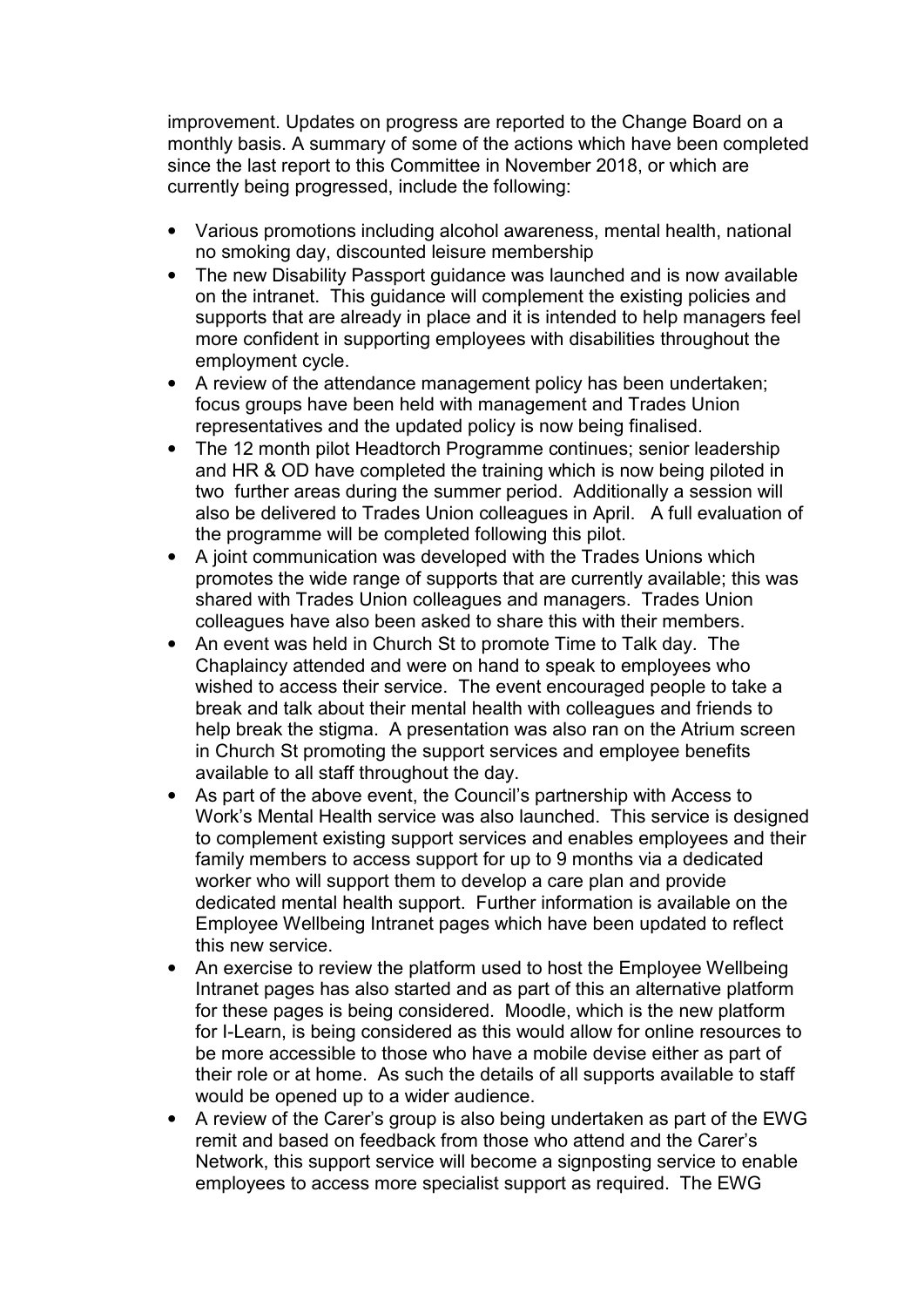intranet pages are currently being updated to reflect this and the Carer's Network will continue to work in partnership with the EWG to support employees.

- A wellbeing seminar was also delivered to the elected members highlighting the work of the Employee Working Group and explaining the new project management approach that will be adopted.
- A number of employees have been trained to be Mental Health First Aiders through training provided by our Trades Union colleagues. A promotion providing details of who these people are is now being planned to ensure that employees are aware of who they can approach for assistance within their service.

# **5. People Implications**

**5.1** Effective and robust management of absence can have a positive impact upon employees, promoting early return to good health and work. The results for 2018/2019 indicate that there may be further support required to assist both managers and employees maintain their health and wellbeing in these services particularly during the winter period. However, sickness absence levels remain below the Council average.

# **6. Financial and Procurement Implications**

**6.1** Based on the estimated cost of a day's absence of £124, table 5 provides the estimated cost of absence across the Council and the Strategic Lead area. This does not include any associated costs such as cover or overtime.

| <b>Strategic Lead Area</b>             | <b>Annual</b> |
|----------------------------------------|---------------|
| <b>Council</b>                         | £6,464,375    |
|                                        | (approx.)     |
| <b>Environment &amp; Neighbourhood</b> | £808,425      |
| Regeneration                           | £702,904      |

Table 5 – Cost of absence

**6.3** There are no procurement implications.

### **7. Risk Analysis**

- **7.1** There is a risk that managers do not fulfil their role and comply with the policy and in turn Council-wide absence continues to increase.
- **7.2** While it is evident in many instances that necessary and proactive steps are being undertaken, such as early referral to occupational health, there is still a significant amount of work to do to continue to reduce absence.